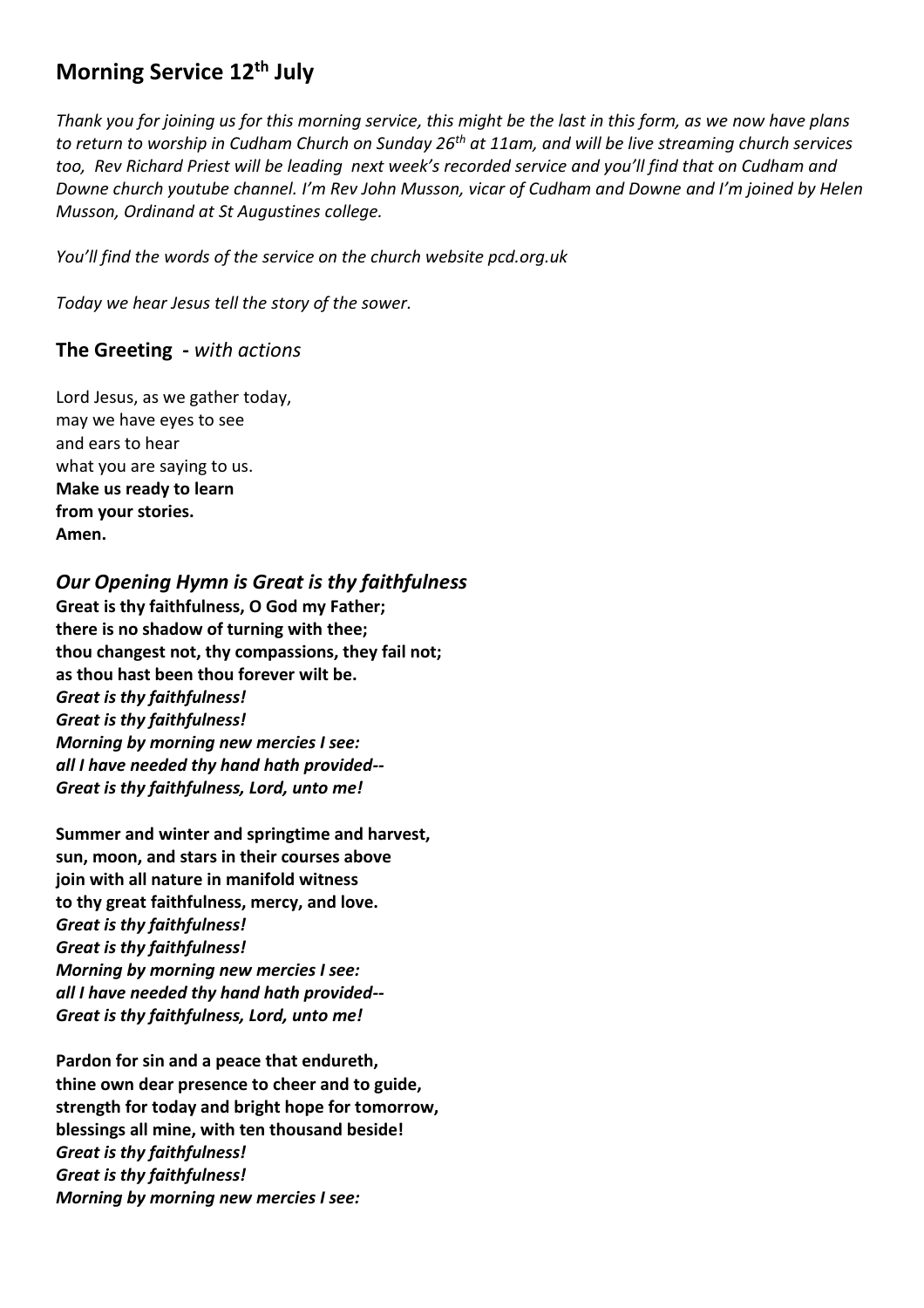*all I have needed thy hand hath provided-- Great is thy faithfulness, Lord, unto me!*

## **Opening Prayer**

Lord, we might not be sitting by a lake today. However, as the crowds eagerly gathered to listen to the stories and truths you told them, we too await your word to us.

**With joy in our hearts, and anticipation, we pray that you will give us listening ears, and hearts open to receive your love, your teaching, and your wisdom. Help our lives to be full to bursting, bearing your fruit. Amen.**

# *We now spend time reflecting on our need to say sorry and to hear God forgive us.* **Let us pray**

For the times we dash haphazardly into your presence, finding it hard to leave behind our cares and worries: **forgive us, good Lord, and make us new.**

For the times when we don't learn from our experiences: **forgive us, good Lord, and make us new.**

For the times when we don't take care of ourselves, or the people we share our lives with: **forgive us, good Lord, and make us new.**

For the times we don't see what you want us to see and just take things at face value: **forgive us, good Lord, and make us new.**

For the times when we want our seed planted in neat rows, when our own plans become more important than yours, rather than letting the Holy Spirit prepare the soil of our lives and blow where the Spirit wants to: **forgive us, good Lord, and make us new. Amen.**

May the God of love bring us back to himself, forgive us our sins, and assure us of his eternal love in Jesus Christ our Lord. **Amen.**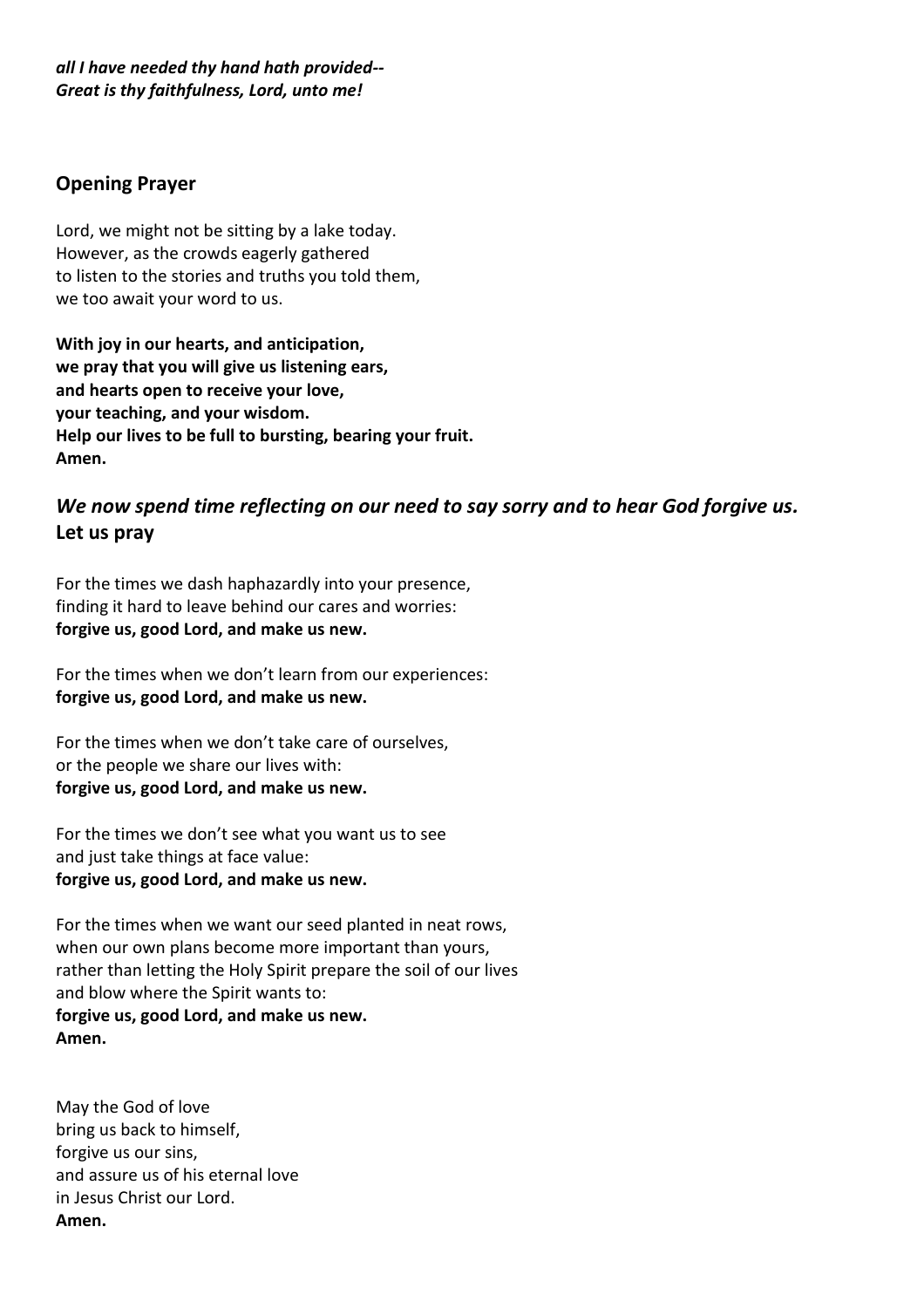# **Prayer for Today – 5 th Sunday after Trinity**

Almighty God, send down upon your Church the riches of your Spirit, and kindle in all who minister the gospel your countless gifts of grace; through Jesus Christ our Lord. **Amen.**

## **Bible Reading Matthew 13:1-9; 18-23**

1 Jesus went out of the house and sat by the lake. 2 Such large crowds gathered round him that he got into a boat and sat in it, while all the people stood on the shore. 3 Then he told them many things in parables, saying: 'A farmer went out to sow his seed. 4 As he was scattering the seed, some fell along the path, and the birds came and ate it up. 5 Some fell on rocky places, where it did not have much soil. It sprang up quickly, because the soil was shallow. 6 But when the sun came up, the plants were scorched, and they withered because they had no root. 7 Other seed fell among thorns, which grew up and choked the plants. 8 Still other seed fell on good soil, where it produced a crop – a hundred, sixty or thirty times what was sown. 9 Whoever has ears, let them hear.'

18 'Listen then to what the parable of the sower means: 19 when anyone hears the message about the kingdom and does not understand it, the evil one comes and snatches away what was sown in their heart. This is the seed sown along the path. 20 The seed falling on rocky ground refers to someone who hears the word and at once receives it with joy. 21 But since they have no root, they last only a short time. When trouble or persecution comes because of the word, they quickly fall away. 22 The seed falling among the thorns refers to someone who hears the word, but the worries of this life and the deceitfulness of wealth choke the word, making it unfruitful. 23 But the seed falling on good soil refers to someone who hears the word and understands it. This is the one who produces a crop, yielding a hundred, sixty or thirty times what was sown.'

### **Talk**

I loved 'the Vicar of Dibley' – not so much Dawn French's portrayal of Vicar Geraldine Grainger, but much lamented Emma Chamber's character verger Alice, especially when the two of them got together in the vestry after the service for a story or a joke. Some are not suitable to repeat in an online service, but the one that sticks in my mind is the knock knock – who's there – interrupting sheep (baa), interrupting sheep (baa) – you get the point!?

Alice never did quite get the point and often had to have the story or the joke explained to her, much like Jesus seemed to have to do in our bible reading today. In case you didn't' notice, it was in two halves, the story and then the explanation.

Jesus tells the story, or as the gospel writers call them – parables – short stories designed to make a point most often about the kingdom of God. Sometimes the meaning of the story is clear – each element is relatable, a bit like the one we looked at a few weeks ago, the prodigal son; sometimes the meanings are explained, sometimes not.

The first half of this week's reading presents this picture of someone 'broadcasting' seed, probably throwing it across each side of the ground as they walked along a path of beaten earth through a field. Jesus gives reasons why the seed falling in each of the four different places might be more or less productive. So far so good.

But is this story really about seed at all? Here's a brief summary of the seeds and where they fall: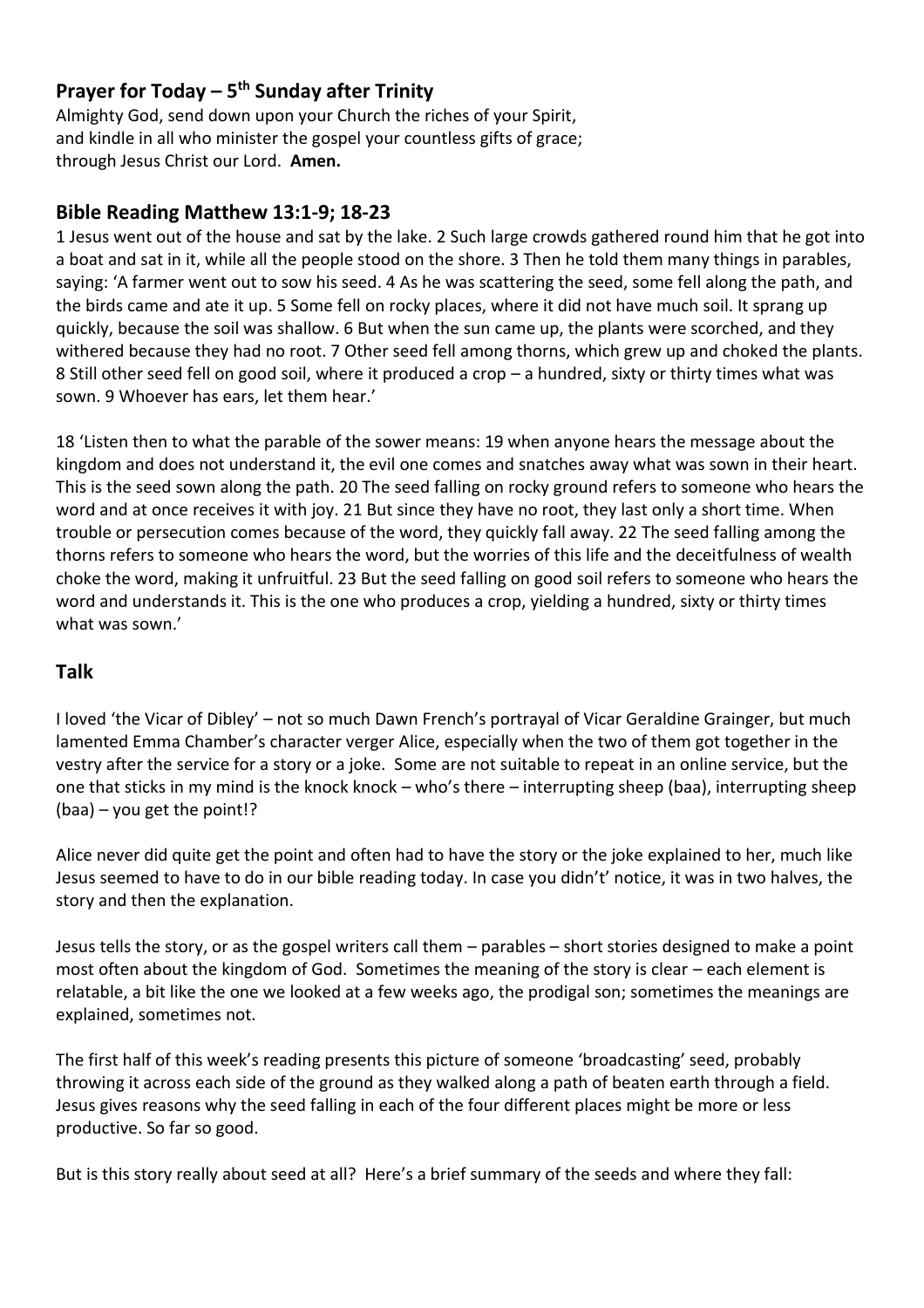- The seed that lands where the soil has become hardened from being repeatedly walked on simply sits on the surface, waiting to become food for the birds.
- The seed that falls on rocky soil has difficulty taking root because the soil inhibits the growth of roots, necessary for plants to access the nutrients in the soil.
- The seed that falls on ground covered in thorns must compete with already well-established, invasive plants and stands little chance.
- But the seed that falls on the soil that has been prepared, turned over and loosened until it is fine, replenished with nutrients from the decaying matter of leaves, thrives.

So, while the parable of the sower appears to be about the seed, I wonder if it's is really about the soil. This means that the parable is really about us—those who hear the "word of the kingdom" We are the soil.

Jesus wakes us and the crowd up with verse 9&18 – listen – a bit like that old English word favoured by the bards – hwæt:-

Are you still listening? Did you know that both facebook and youtube give analytics that show exactly when people tune out – try not to for the next minute or two, listen to Jesus explanation...

We are the soil, and often like many bits of soil at once – complex beings that we are...

Soil, like us, is shaped by its environment. So, if soil is walked on over and over again, beaten down so that it becomes packed hard, it is no longer fit for the planting of seeds. If we've been walked on over, and over, and over again we often develop a hardened exterior to protect ourselves.

Rocky soil, says Jesus, describes those who lack the staying power to deal with—well, rocky ground – maybe we've found ourselves like that recently, or feel like that at the moment due to some crisis or anxiety that we feel might overwhelm us. When the going gets rough, we go into retreat.

The soil filled with thorns easily translates into our overcrowded lives; there is no room in an already overplanted plot for anything more; no room for God. I think many of us thought in March we'd have lots of spare time – more time for God – yet we've let other things take his place – so prayer and bible reading, developing our relationship with God has got squeezed out once again.

The good soil? It would be nice if it were as simple as buying a bag of 'good soil' at the local garden centre. A gardener will tell you, however, that good soil takes years to cultivate. In Jesus day even more so, it was a precious commodity, often being in the family for years, just like the best French grape terroir. It must be fed, nurtured by the remains of plants that have come and gone. It must be worked and reworked so that it becomes supple, but not worked so hard that its structure is broken down. And it must be replenished and allowed time to rest, as seeds grow and draw on its nutrients.

Remember that this is a parable of the Kingdom of Heaven – this Kingdom, says Jesus, belongs to the poor in spirit and the persecuted (Matthew 5:3,10), it is governed by humility (18:3; 19:14) and demonstrated in righteousness (5:10, 19-20; 6:33), which is to do the will of God (7:21). As we ponder the parable of the sower, this invites us to reflect on a number of questions:

- What does it mean to be good soil, prepared to receive the word of the kingdom?
- How do we assess what kind of shape our soil is in?
- What would we need to do for the seed to be able to take root in our bodies and souls?
- How will we know if this is happening?
- And how might we nurture good soil in those around us?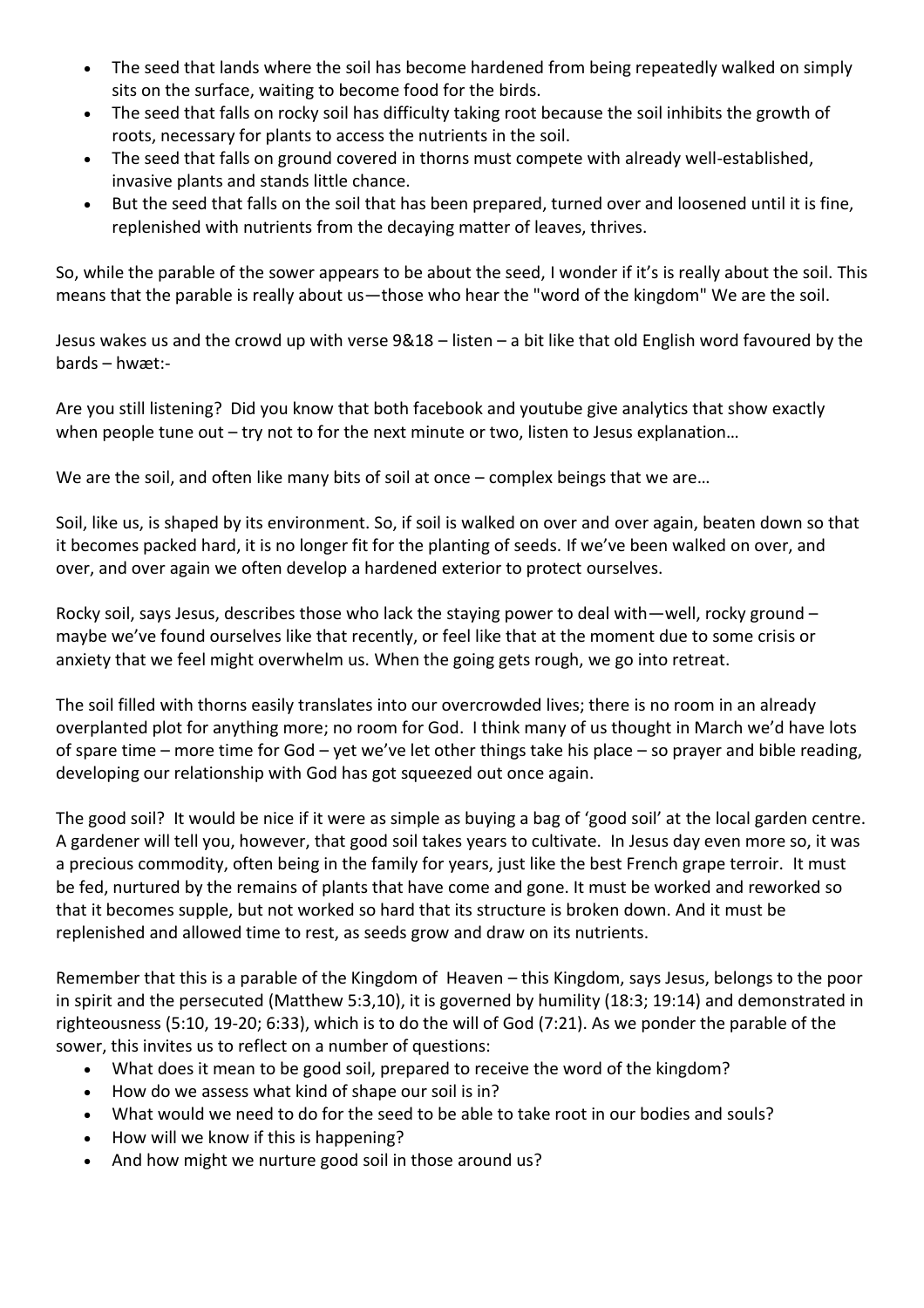Poor old Alice, she never did quite get the point of the Vicar's stories – but what about us? Will we hear Jesus word: 'listen' and engage more fully with his story, and let it grow in us, so that we become that good soil that produces a good crop-signs of the Kingdom at work in our lives which then become nourishment to others around?

#### **Song of Response –***Seek ye first*

**Seek ye first the kingdom of God And his righteousness; And all these things shall be added unto you, Allelu, alleluia!** *Alleluia, alleluia, Alleluia, allelu, alleluia.*

**Ask, and it shall be given unto you, Seek, and ye shall find. Knock, and the door shall be opened unto you, Allelu, alleluia!** *Alleluia, alleluia, Alleluia, allelu, alleluia.*

**You shall not live by bread alone, But by every word That proceeds from the mouth of the Lord, Allelu, alleluia!** *Alleluia, alleluia, Alleluia, allelu, alleluia.*

### **The Creed**

Let us declare our faith in God. **We believe in God the Father, from whom every family in heaven and on earth is named.**

**We believe in God the Son, who lives in our hearts through faith, and fills us with his love.**

**We believe in God the Holy Spirit, who strengthens us with power from on high.**

**We believe in one God; Father, Son and Holy Spirit. Amen.**

**The prayers** *- the response is* **'May we see you, may we hear you, may we know you care.'**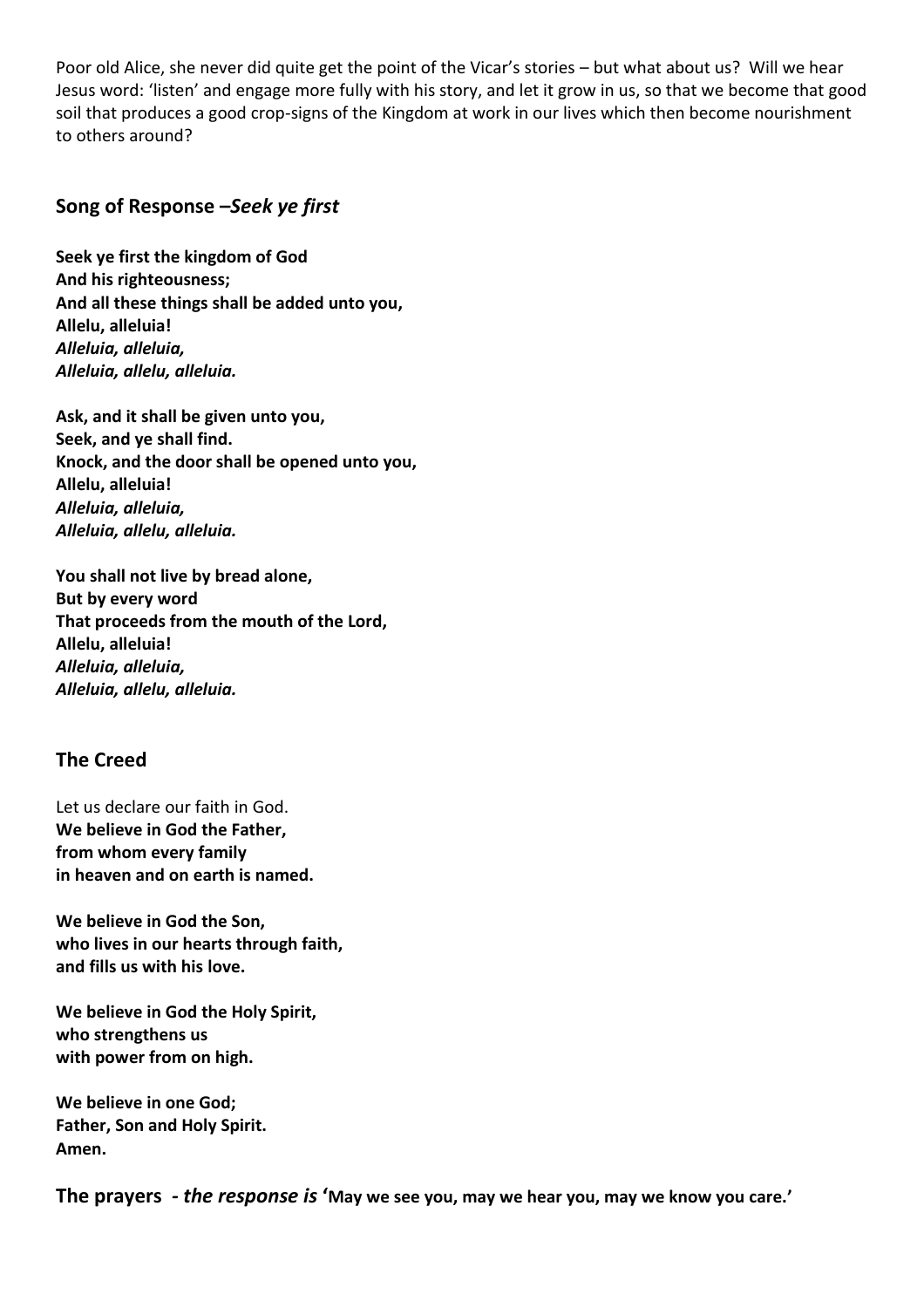God of all seeds and all stories, we pray for the wisdom to apply the truth of Jesus' parables to our own lives and to our life together in this place where we worship you and this community where we serve you.

#### **May we see you, may we hear you, may we know you care.**

In the world, we pray especially for places where climate change has brought drought... for the places where it has brought floods … for those whose crops have been scorched… for those whose livelihoods have been washed away. We pray for the people of Japan – for those caught in the heavy rains there – and for the people of Australia and their wildlife endangered by the forest fires. We pray too for those in our own country who face continual upheaval and heartache through repeated flooding.

#### **May we see you, may we hear you, may we know you care.**

We pray for those whose life's seeds are being choked by anxiety, poverty and hardship… for those who have lost their jobs… for those unable to feed their families or to pay their mortgages and rent… for those living without basic facilities. We pray for those given hope by the emergency budget and for those who feel hope-less and for foodbanks and charities that try to help all who are struggling. **May we see you, may we hear you, may we know you care.**

We pray for those unable to thrive because of illness…

and those denied the opportunity

to plant the seeds of their dreams in fertile soil...

for those hospitalised with Covid-19…

for those whose journey to recovery is long , slow and painful…

for those who nurse them…

for those who love them…

for those whose treatment has been put on hold…

We pray for those robbed of the opportunity to go to school,

for children in war zones, those in refugee camps,

those who have to work to find their daily food.

#### **May we see you, may we hear you, may we know you care.**

And we pray for those whose seeds are watered by their tears...

those grieving the loss of someone close to them…

those who feel forgotten…

those who are neglected…

those who are victims of injustice, abuse, or cruelty…

**May they – and all in any kind of need today – see you, may they hear you, and may know you care. Amen.**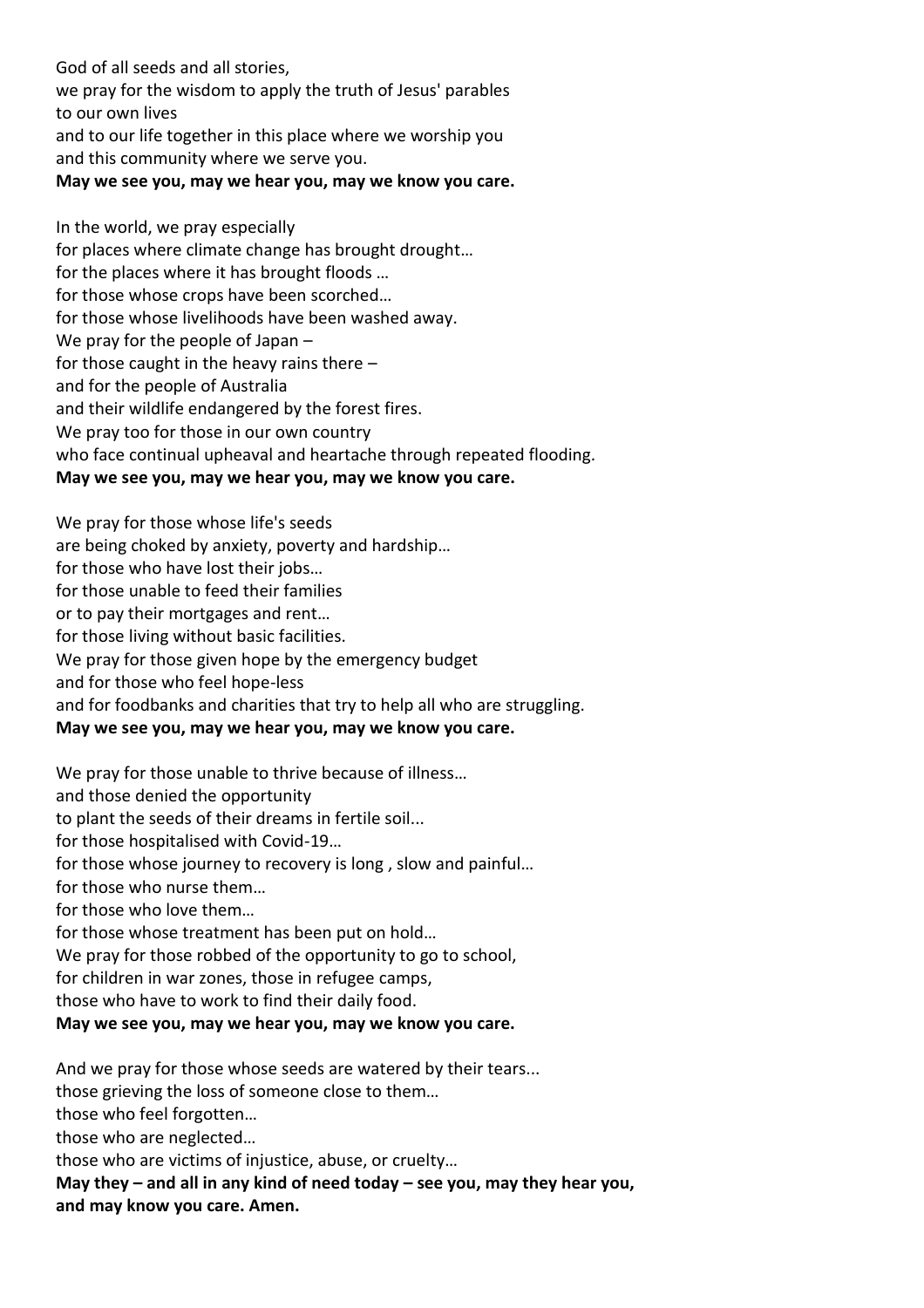Merciful Father, **accept these prayers for the sake of your Son, our Saviour Jesus Christ. Amen.**

*After a moment to bring our own prayers to God:* Jesus taught us to call God our Father, so in faith and trust we pray:

**Our Father in heaven, hallowed be your name, your kingdom come, your will be done, on earth as in heaven. Give us today our daily bread. Forgive us our sins as we forgive those who sin against us. Lead us not into temptation but deliver us from evil. For the kingdom, the power, and the glory are yours now and for ever. Amen.**

A final reflective prayer:- Lord, I don't want thorns or weeds in my life. *(shake head)* **I have ears, let me hear you speak to me.** *(cup ears)* I don't want to be without roots, and get scorched by the sun. *(shake head)* **I have ears…** I don't want to shrivel up through not enough rain. *(shake head)* **I have ears…** I need your sunshine and your rain to help me grow. *(nod head vigorously)* **I have ears, let me hear you speak to me.** *(cup ears)* **Amen.**

*We sing our closing song – Lord of the dance….*

## **Closing Song: Lord of the dance**

**I danced in the morning when the world was begun, And I danced in the moon and the stars and the sun, And I came down from heaven and I danced on the earth: At Bethlehem I had my birth.** *Dance, then, wherever you may be, I am the Lord of the dance, said he,*